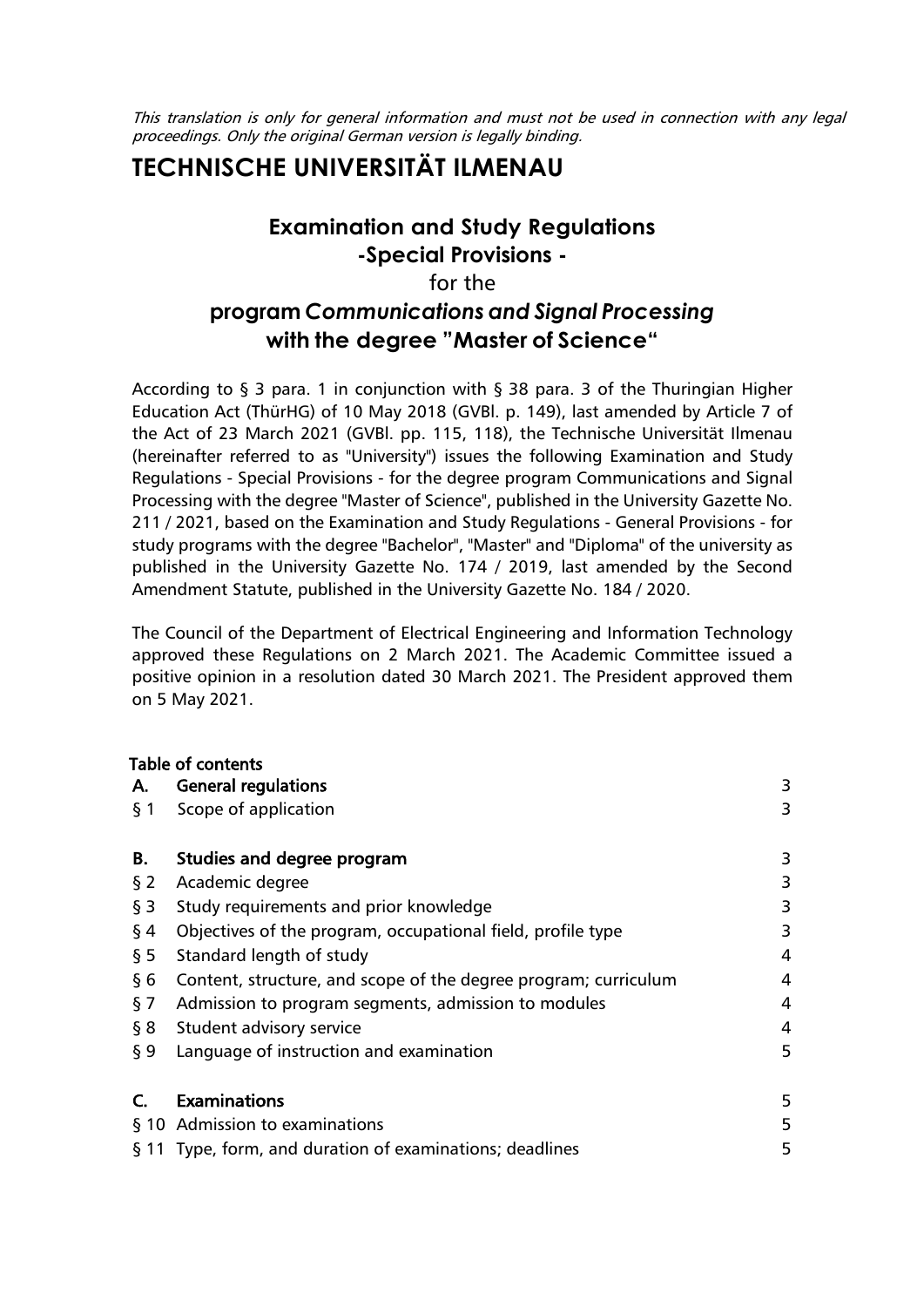|                                             | § 12 Second resit of examinations                                     | 5  |  |
|---------------------------------------------|-----------------------------------------------------------------------|----|--|
|                                             | § 13 Grade improvement and free attempt (Freiversuch)                 | 5  |  |
|                                             | § 14 Master's thesis                                                  | 6  |  |
|                                             | § 15 Determination of the overall grade                               | 7  |  |
| D.                                          | <b>Final regulations</b>                                              |    |  |
|                                             | § 16 Validity and termination of validity                             |    |  |
| <b>Annex Special admission requirements</b> | 8                                                                     |    |  |
|                                             | <b>Annex Curriculum</b>                                               | 10 |  |
|                                             | <b>Annex Profile description</b>                                      | 11 |  |
|                                             | Annex Competence goals and regulatory area elective course catalogues | 15 |  |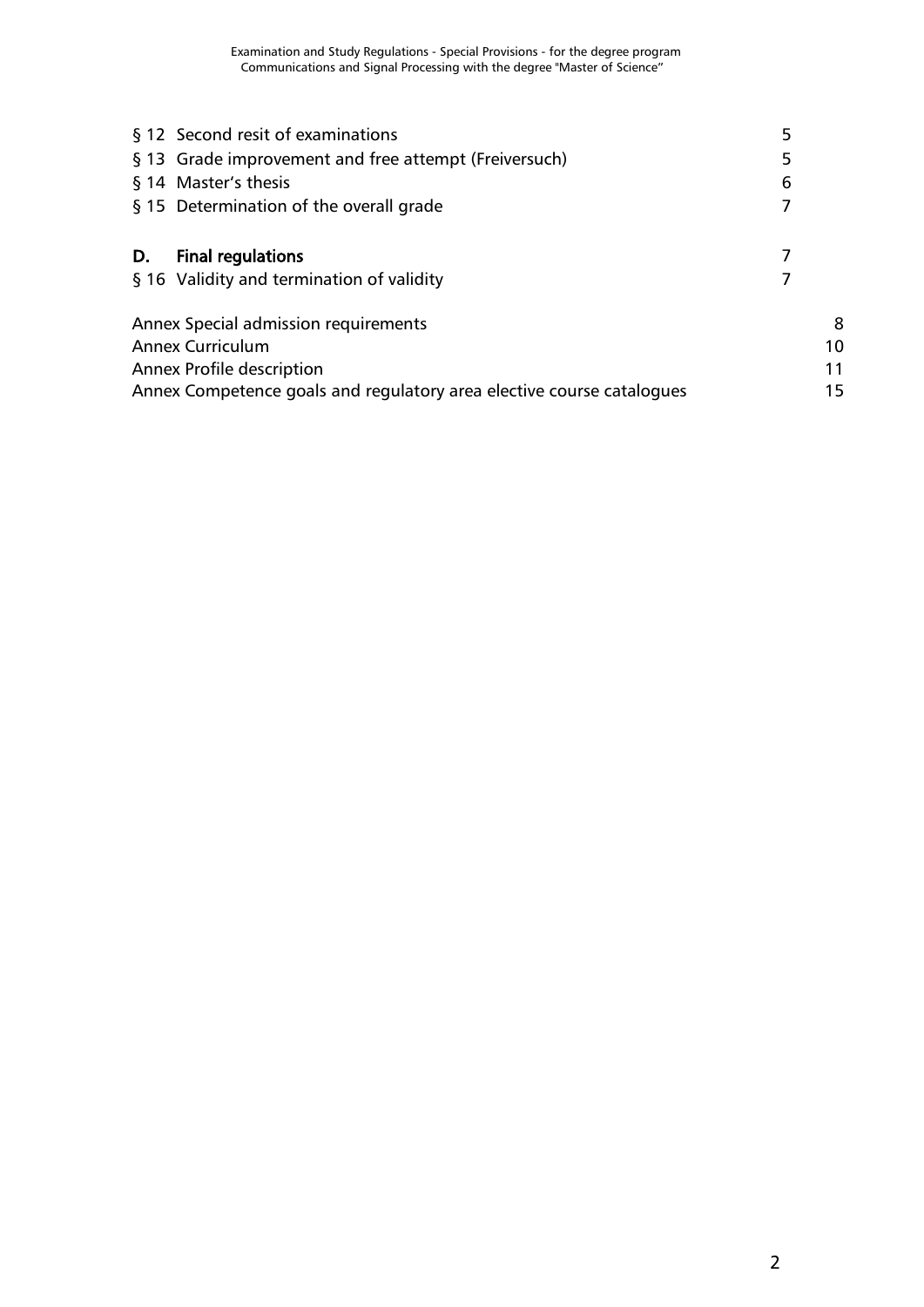#### **A.** General regulations

#### <span id="page-2-1"></span><span id="page-2-0"></span>§ 1 Scope of application

(1) The Examination and Study Regulations - Special Provisions - for the degree program Communications and Signal Processing with the degree "Master of Science" determine the contents, objective, structure and organization of the degree program as well as details of the examination procedure in the mentioned degree program on the basis of the Examination and Study Regulations - General Provisions - for degree programs with the degree "Bachelor", "Master" and "Diploma" of the University (PStO-AB), published in the University Gazette No. 174 / 2019 in the respective valid version. The annexes are part of these regulations.

(2) All references to persons and positions shall apply in the same way irrespective of gender.

#### **B.** Studies and degree program

#### <span id="page-2-3"></span><span id="page-2-2"></span>§ 2 Academic degree

The university, on the proposal of the Department of Electrical Engineering and Information Technology, awards students who successfully complete this Master's program the academic degree

#### "Master of Science"

as further professionally qualifying academic degree.

#### <span id="page-2-4"></span>§ 3 Study requirements and prior knowledge

In addition to the general admission requirements to a Master's degree program according to the Thuringian Higher Education Act, the admission requirements for this degree program shall apply as specified in the annex "Special Admission Requirements".

#### <span id="page-2-5"></span>§ 4 Objectives of the program, occupational field, profile type

(1)The degree program aims at a research-oriented deepening of the technical and methodological competence in communications engineering and signal processing in general, which has already been acquired in a university degree program and, if applicable, in a practical professional practice, as well as the gaining of special systems engineering knowledge in the fields of communication networks, mobile communication and array signal processing - especially with regard to future communication systems. In addition, the ability to work in a team, social competence and communication skills are to be developed to a high degree during the program. In the annex "Profile Description", the qualification goals, content-related aspects of the degree program and the demand for graduates in the industry are described in detail.

(2)The degree program is consecutive with a profile of "research-oriented" according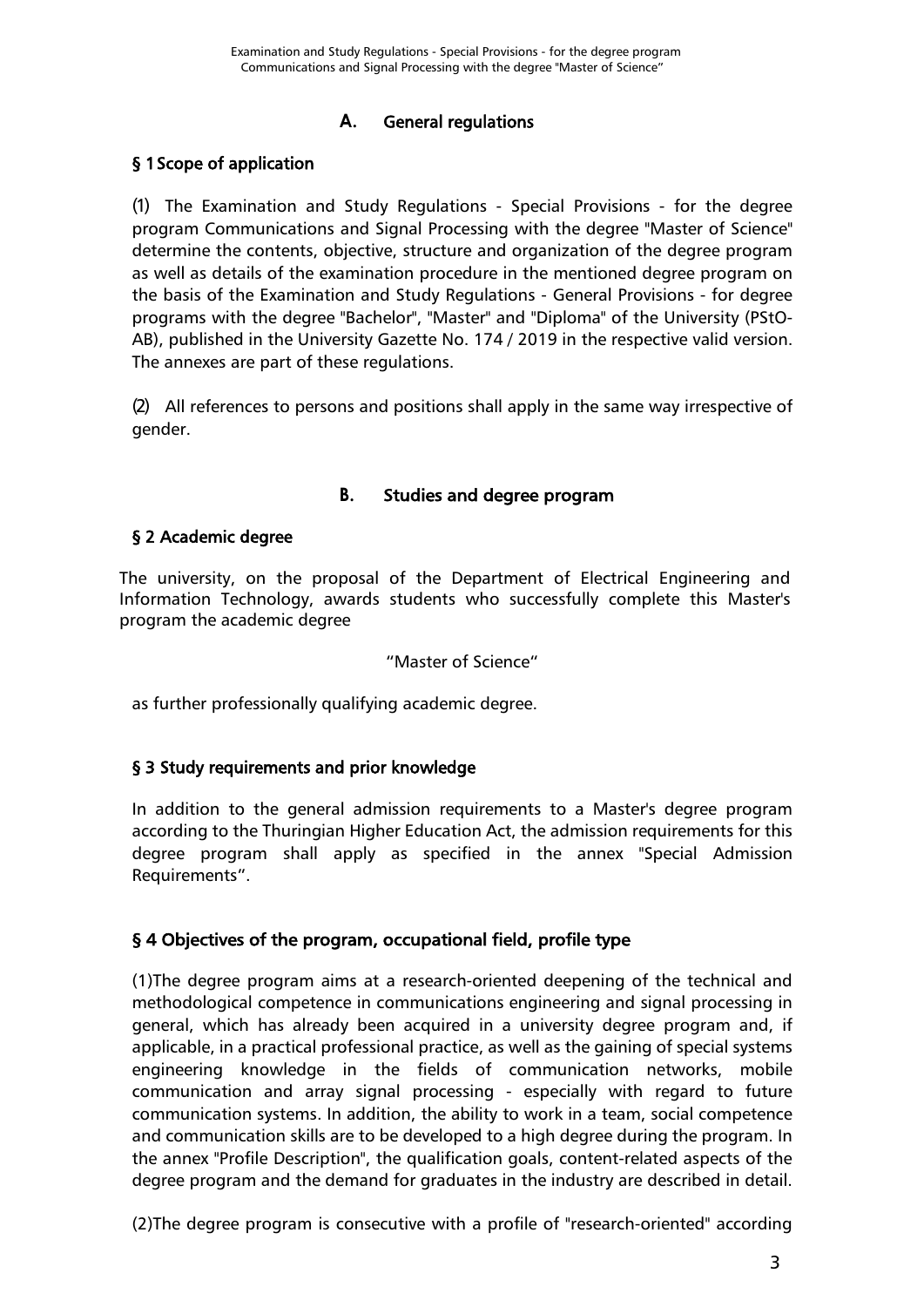to § 4 Thüringer Studienakkreditierungsverordnung (ThürStAkkrVO, ordinance on accreditation of degree programs).

#### <span id="page-3-0"></span>§ 5 Standard length of study

According to § 52 ThürHG, the standard length of study is four semesters. The degree program begins in the winter semester.

#### <span id="page-3-1"></span>§ 6 Content, structure, and scope of the degree program; curriculum

(1) The curriculum (annex) outlines the content as well as the structure of the studies in such a way that the degree program can be completed with all final examinations and the Master's thesis (§ 14) within the standard length of study according to § 5.

(2) The program covers a total of 120 credit points (LP/ECTS).

(3) In addition to the subject-specific modules, students are also recommended to attend the optional classes offered by the university exceeding the curriculum's requirements (annex).

(4) Self-study is essential for gaining specialized knowledge and for the deepening and broadening of the subjects' contents presented in the lectures and classes.

(5) Students aiming for the academic degree in a double degree program based on a cooperation agreement with a partner university shall, unlike the curriculum described in the annex, complete classes at the partner university in accordance with the provisions of the respective cooperation agreement and its amendments.

(6) According to  $\S$  3 para. 7 PStO-AB, the corresponding regulations are defined in the annex "Competence goals and regulatory area elective course catalogues".

(7) The third semester is particularly suitable for a stay abroad during the program, and the fourth semester for writing the Master's thesis. An individual study agreement must be signed for this purpose. For the recognition of the achievements abroad, § 26 PStO- AB applies.

(8) Students shall be invited to participate in the university's self-governing bodies, including the student body.

#### <span id="page-3-2"></span>§ 7 Admission to program segments, admission to modules

There are no special professional (qualitative and quantitative) requirements for admission to program segments and modules.

#### <span id="page-3-3"></span>§ 8 Student advisory service

As recommended by the Academic Program Committee, the Department of Electrical Engineering and Information Technology appoints a study advisor. Individual study counselling on organizational and examination-related issues is provided by the study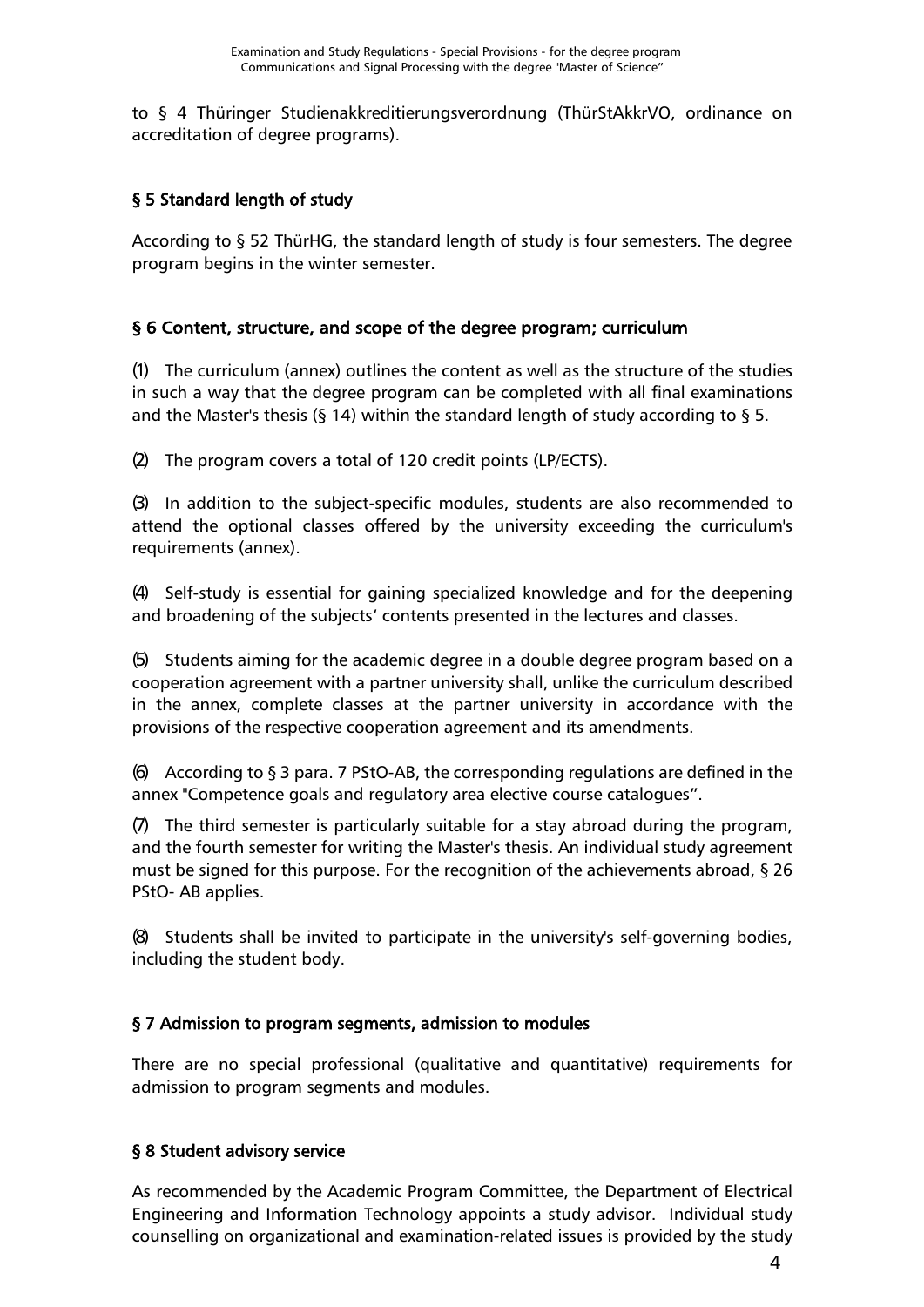advisor and the Education Office / Examination Office of the Department of the Department of Electrical Engineering and Information Technology.

#### <span id="page-4-0"></span>§ 9 Language of instruction and examination

(1) English is the language of instruction and examinations in the degree program Communications and Signal Processing. The language of the examination corresponds to the language of the class.

(2) Students who are interested in an academic degree in a double degree program (Double Degree) based on a cooperation agreement with a partner university (§ 9 PStO-AB), should consider that classes and exams are held in the partner university's usual language of instruction and examination. The provisions of the cooperation agreement and its supplementary agreements apply to the Master's thesis.

#### **C.** Examinations

#### <span id="page-4-2"></span><span id="page-4-1"></span>§ 10 Admission to examinations

<span id="page-4-3"></span>There are no program-specific requirements for admission to examinations.

#### § 11 Type, form, and duration of examinations; deadlines

(1) The type of examination to be taken (§ 10, para. 1 PStO-AB) is specified in the curriculum. The form and duration of the examination (graded and non-graded examinations) shall be determined by the module officer in the module description (§ 11 paragraphs 1 to 7 PStO- AB).

(2) Alternative academic achievements, which must be provided in writing, can be supplemented by a colloquium (§ 11 para. 5 PStO-AB).

(3) If the examinations to be taken in the first two semesters according to the curriculum (annex) are not taken by the end of the second semester after the semester provided for in the curriculum (annex), the examinations not yet taken shall be deemed to have been taken for the first time and not passed, unless the student is not responsible for the failure; § 21 paragraph 4 PStO-AB shall apply accordingly.

#### <span id="page-4-4"></span>§ 12 Second resit of examinations

According to § 19 para. 1 PStO-AB, three graded examinations can be repeated a second time.

#### <span id="page-4-5"></span>§ 13 Grade improvement and free attempt (Freiversuch)

In accordance with § 21 para. 1 PStO- AB, an examination that has not been passed for the first time is deemed not to have been taken upon application if it was taken for the first time before or in the semester recommended in the curriculum (annex; Freiversuch/free attempt). Section 21 para. 2 PStO-AB applies to the improvement of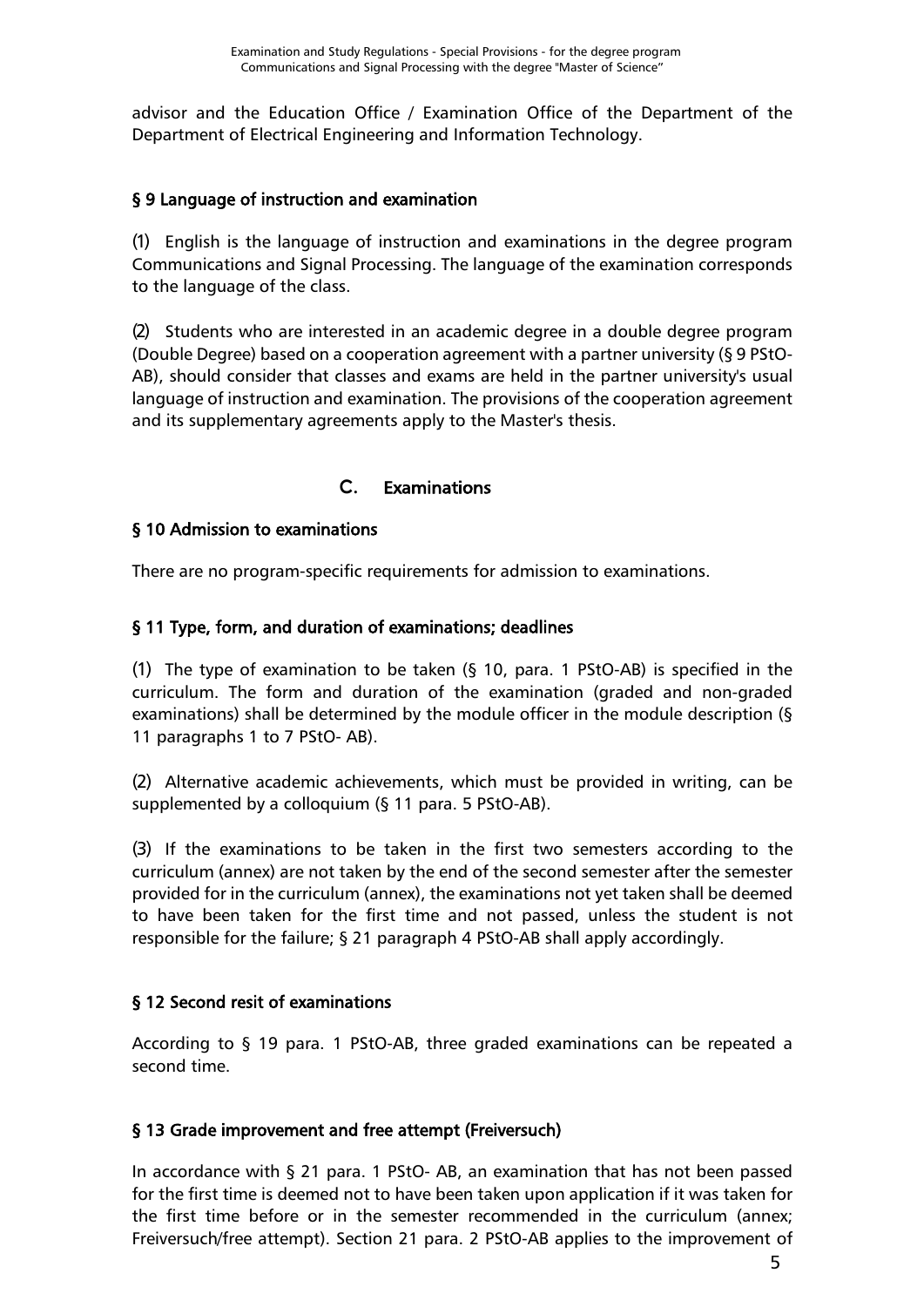grades. According to § 21 para. 3 PStO-AB four free attempts and grade improvements (total number) can be claimed.

#### <span id="page-5-0"></span>§ 14 Master's thesis

(1) According to § 24 PStO-AB, the Master's thesis is an examination in the fourth semester. It consists of the written scientific assignment and a colloquium (§ 24 paragraph 1 PStO-AB). The grade of the Master's thesis is determined by 2 / 3 ref. to the arithmetic mean of the grades of the expert opinions and 1 / 3 of the grade of the colloquium.

(2) Admission to the Master's thesis requires the successful completion of academic achievements and (graded and non-graded) examinations listed in the curriculum (annex) amounting to at least 85 credit points. The topic is usually issued at the end of the third semester.

(3) In accordance with § 9 in conjunction with Annex 1 PStO-AB, the cooperation agreements and their supplementary agreements for double degree programs may contain provisions that differ from the provisions outlined here.

(4) The thesis covers a workload of 750 hours / 25 credit points and must be completed within 5.5 months. The processing period begins at the time determined by the examination board according to § 24 paragraph 7 PStO-AB.

(5) Students are only admitted to the colloquium when they have proven that they have completed all the coursework and examinations listed in the curriculum (annex), with the exception of the Master's thesis, and the Master's thesis has been submitted to the Examinations Office of the Department of Electrical Engineering and Information Technology in due time.

The colloquium consists of a talk of about 30 minutes in which the student presents the results of his/her thesis and a subsequent discussion of about 30 minutes. Five credit points are awarded for the colloquium.

It usually takes place no later than two weeks after the submission of the thesis, but only after the admission requirements have been met.

The colloquium is assessed/graded by two examiners. One of the examiners should be the supervising professor.

(6) The topic and supervision for the Master's thesis are always the responsibility of the respective supervising university teacher, who must be a professor, a junior professor or a habilitated staff member of a group of the Department of Electrical Engineering and Information Technology and the Department of Computer Science and Automation.

(7) Should a student intend to write the Master's thesis outside the university or in a group of the university not involved in the degree program, he/she shall add the following to the application for admission: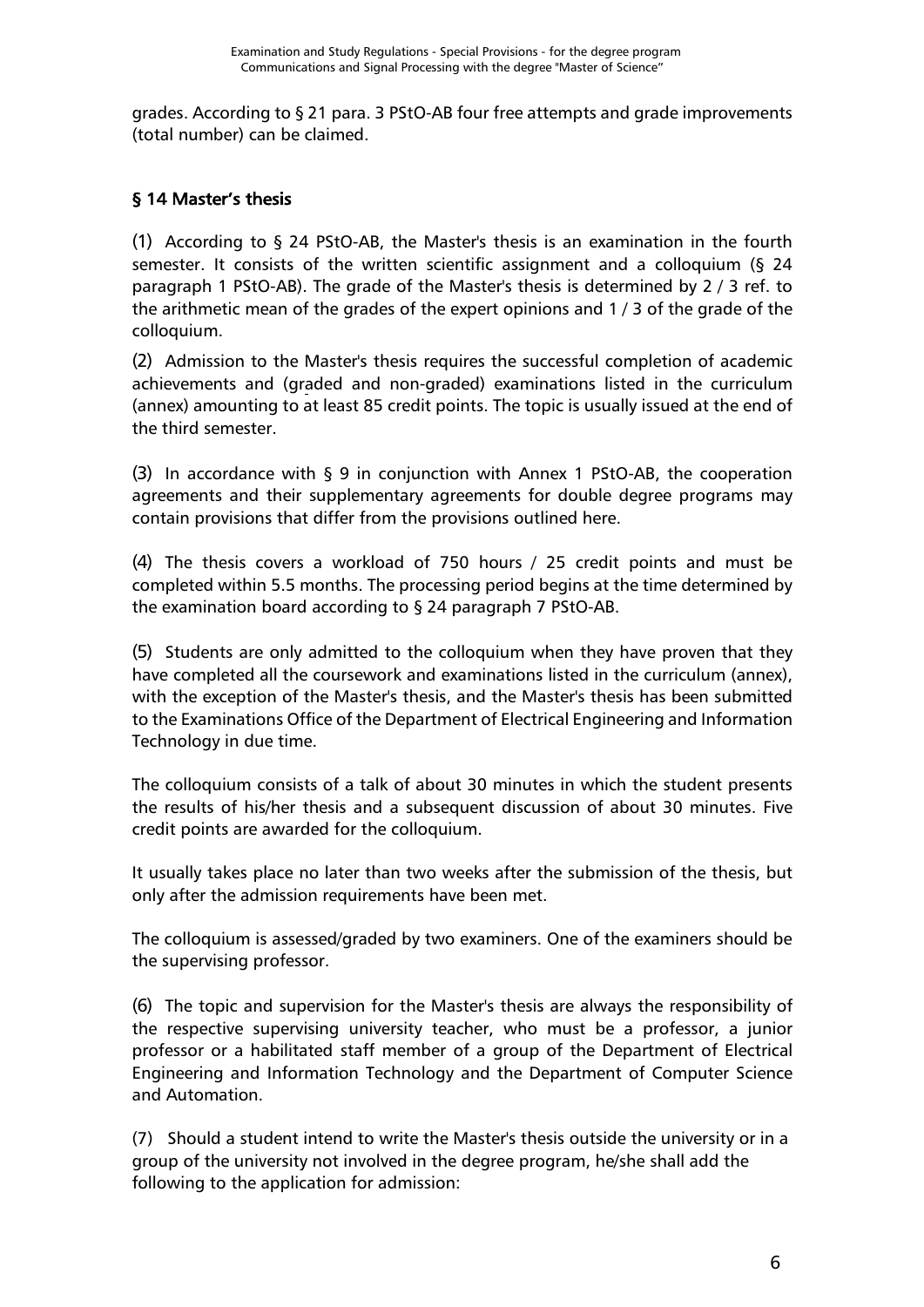- the approval of the desired institution/company or the desired group, indicating a specialist supervisor with details and proof of his/her qualifications,
- a brief description of the task and content,
- a declaration by the supervising university professor.

(8) The supervising university professor is the first assessor/examiner of the thesis. According to § 33 para. 1 PStO-AB, the supervising professor is entitled to suggest the second assessor/examiner.

#### <span id="page-6-0"></span>§ 15 Determination of the overall grade

The determination of the overall grade follows § 17 para. 5 sentence 1 PStO-AB.

#### **D.** Final regulations

#### <span id="page-6-2"></span><span id="page-6-1"></span>§ 16 Validity and termination of validity

(1) These Examination and Study Regulations - Special Provisions - for the Communications and Signal Processing program leading to the degree of "Master of Science" shall be valid as of the day following their publication in the university's Official Gazette. They apply to all students enrolled as of the winter semester 2021 / 2022.

(2) As of the end of the summer semester 2024, all other examination regulations special provisions - and study regulations for the Communications and Signal Processing program with the degree of "Master of Science" in force at the time of the validity of these regulations shall cease to apply. For students who have not completed their studies by the time these regulations expire, the current version of the Examination and Study Regulations - Special Provisions - for the Communications and Signal Processing program leading to the degree of "Master of Science" shall apply from the time these regulations expire.

Ilmenau, 5 May 2021 signed by Univ.-Prof. Dr.-Ing. habil. Kai-Uwe Sattler President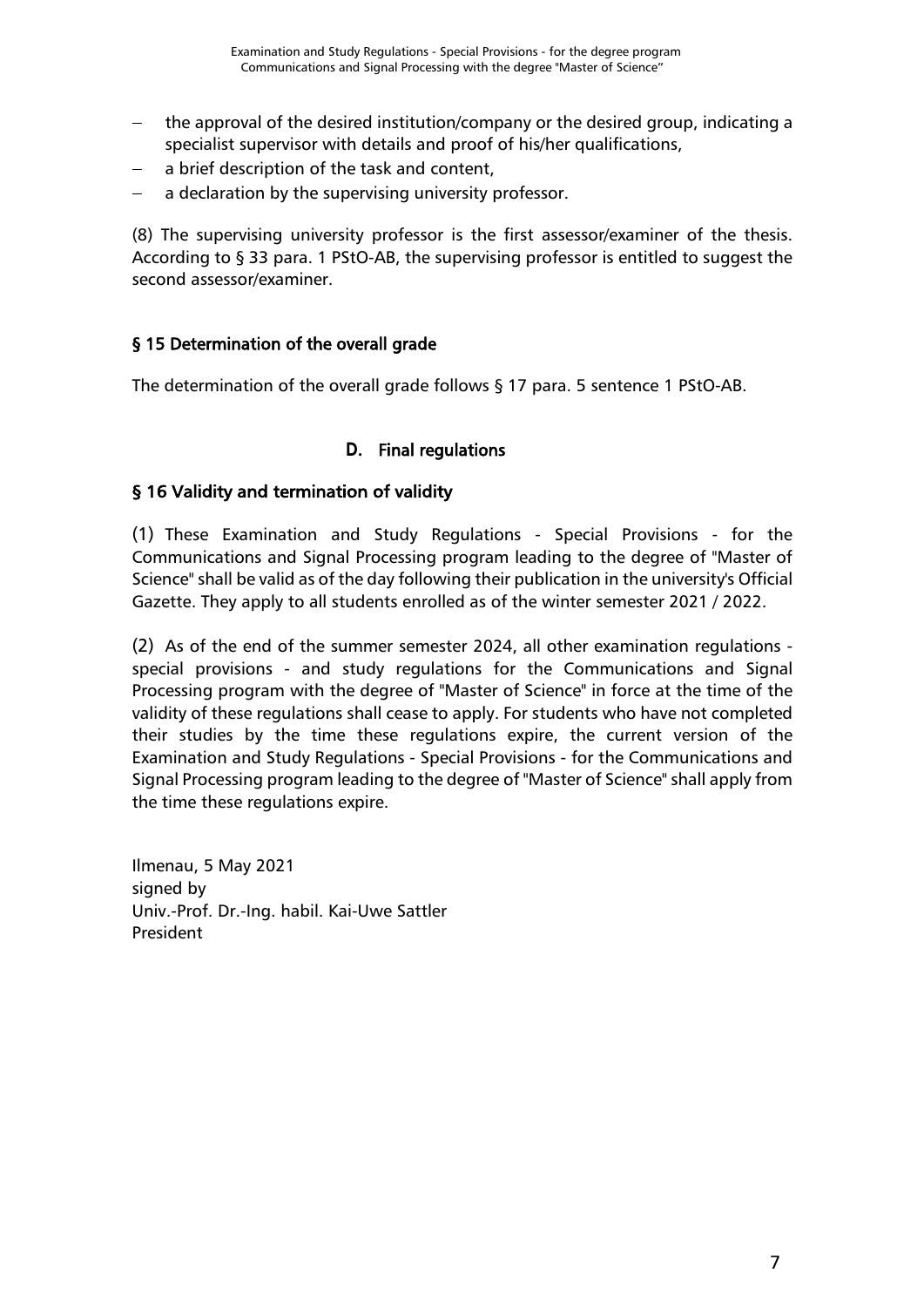#### <span id="page-7-0"></span>Annex Special admission requirements

1. The admission to the degree program Communications and Signal Processing with the degree "Master of Science" requires - despite the general and other admission requirements - the presence of the following professional qualifications, which is to be verified in the aptitude test according to § 4 of the Regulations on the Admission to Master's Degree Programs at the Technische Universität Ilmenau (MAZugO). Therefore, the aptitude test determines whether the applicant meets the special subject-specific requirements for the degree program Communications and Signal Processing with the degree "Master of Science.

2. The aptitude test shall be based on a combination of the professional qualifications listed in the following sections 3 to 6 and weighted based on scores.

3. The Master's program is based on a first professional qualification with knowledge in the following fields:

- − Technical Mathematics, Calculation, Fourier Analysis,
- Linear Algebra and Matrix Theory,
- − Fundamentals of Statistics and Calculus of Probability,
- − Fundamentals of Programming and Numerical Methods,
- − Fundamentals of Digital Signal Processing,
- − Fundamentals of Signals and Systems, Communications Engineering,
- Fundamentals of Information Theory and Coding.

4. The first professionally qualifying degree according to § 67 para. 1 sentence 1 number 4 ThürHG is assessed:

a.) with 40 points in the following degree programs (with specific and in-depth knowledge of the fields listed in item 3):

- Electrical engineering and information technology with a focus on information and communication technology or

- Computer and Systems Engineering with a focus on Telecommunications Engineering and Measurement Technology

b.) with 30 points in the following degree programs (without specific, in-depth knowledge of the fields listed in item 3):

- Electrical Engineering and Information Technology with a major in Biomedical Engineering / Micro-, Nano-electronics and Electronics Technology / Automation Technology / Power Engineering,
- − Media Technology,
- − Computer and Systems Engineering with a major in Applied Computer Science in Technology and the Environment / Integrated Hardware and Software Systems / Medical Computer Science /Computer Science / Systems Engineering / Multimedia Information and Communication Systems,

c.) with 20 points in the following degree programs (without specific, in-depth knowledge of the fields listed in item 3):

Other engineering or natural science degree programs.

5. In addition, the level of qualification is assessed according to the final grade of the degree program: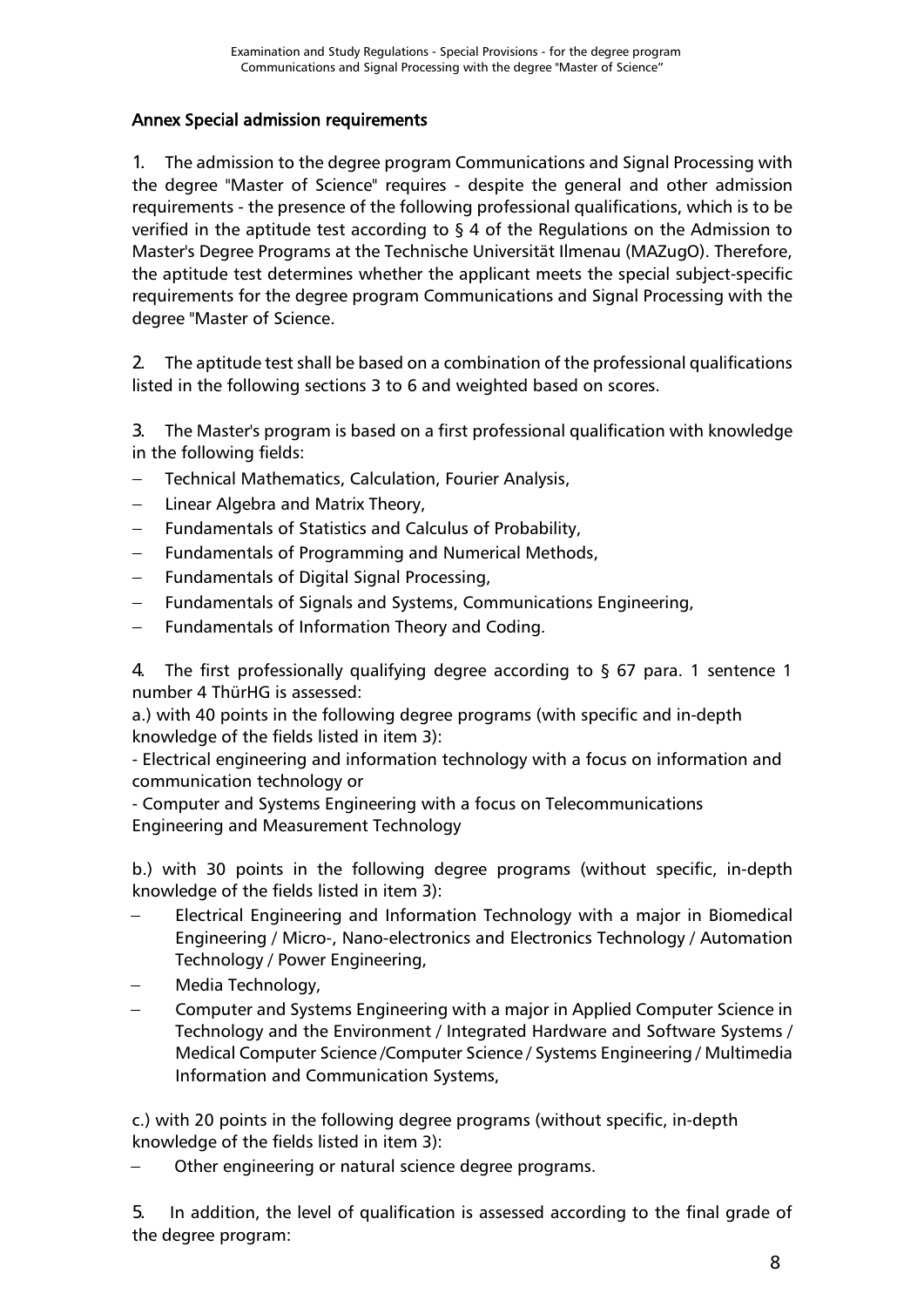- $-$  very good  $= 30$  points
- $good$  = 20 points
- $satisfactory = 10 points.$

6.Furthermore, there are considered:

− A final grade of "good" or "very good" in the three subjects or subject groups relevant to the degree program:

a) Communications Engineering / Signal- and Systems Engineering / Information Theory,

- b) Digital Signal Processing / Digital Image Processing and
- c) a subject that is an essential part of the desired degree program

and

the completion of a closely related and equivalent bachelor's thesis or a thesis with at least the grade "good"

and

proven, qualified and closely related professional experience of at least one year.

The assessment consists of five points each. A maximum of 20 points can be earned.

7. Should the applicant achieve the following according to the assessments with reference to the sections 3 to 6:

a) The aptitude test is to be assessed as "Special access requirements met" when the total score is 70 points or more according to the presented documents.

b) The aptitude test is to be assessed as "Special admission requirements not fulfilled" if, based on the presented documents, the total score is less than 60 points (§ 4 Para. 4 Sentence 4, Para. 6 Sentence 1 MA- ZugO).

8. The responsibility for the decision according to number 1 results from  $\S$  4 para. 1 MA-ZugO. In case of doubt, the Examination Board shall decide.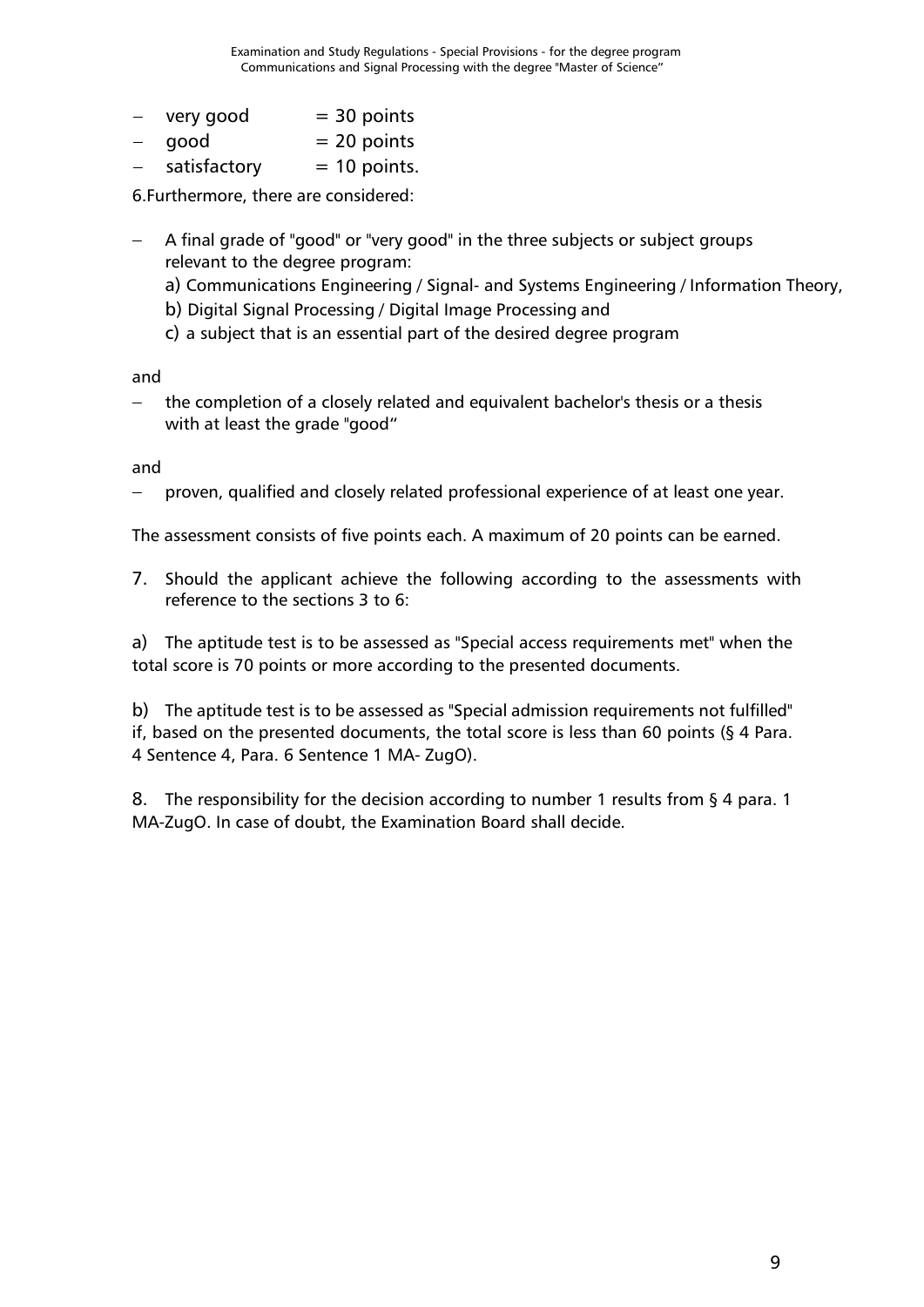## <span id="page-9-0"></span>**Annex Curriculum**

|                                                                                                                                                                                                                                                     | Module<br>type<br>(compuls<br>ory/<br>elective | <b>Final Module</b><br>Score/Exam (Form,<br>duration and details<br>are defined in the<br>module catalogues) | Semester  |                                      |           |    |                             |              |             |
|-----------------------------------------------------------------------------------------------------------------------------------------------------------------------------------------------------------------------------------------------------|------------------------------------------------|--------------------------------------------------------------------------------------------------------------|-----------|--------------------------------------|-----------|----|-----------------------------|--------------|-------------|
| <b>Study segments / Modules</b>                                                                                                                                                                                                                     |                                                |                                                                                                              | 1.        | 2.                                   | 3.        |    | Total<br>LP                 | Weig<br>htin | Module      |
|                                                                                                                                                                                                                                                     |                                                |                                                                                                              | <b>WS</b> | SS                                   | <b>WS</b> | SS |                             | g            | description |
|                                                                                                                                                                                                                                                     |                                                |                                                                                                              | LP        | LP                                   | LP        | LP |                             |              |             |
| <b>Mandatory Modules</b>                                                                                                                                                                                                                            |                                                |                                                                                                              |           |                                      |           |    |                             |              |             |
| Advanced Digital Signal Processing                                                                                                                                                                                                                  | P                                              | <b>MPL</b>                                                                                                   | 5         |                                      |           |    | 5                           | 5            | 200612      |
| Information Theory and Coding                                                                                                                                                                                                                       | P                                              | <b>MPL</b>                                                                                                   | 5         |                                      |           |    | 5                           | 5            | 200667      |
| Microwave Engineering                                                                                                                                                                                                                               | P                                              | <b>MPL</b>                                                                                                   | 5         |                                      |           |    | 5                           | 5            | 200504      |
| <b>Communication Networks</b>                                                                                                                                                                                                                       | P                                              | <b>MPL</b>                                                                                                   | 10        |                                      |           |    | 10                          | 10           | 200497      |
| <b>Communications Engineering</b>                                                                                                                                                                                                                   | P                                              | <b>MPL</b>                                                                                                   | 5         |                                      |           |    | 5                           | 5            | 200533      |
| Antenna Engineering                                                                                                                                                                                                                                 | P                                              | <b>MPL</b>                                                                                                   |           | 5                                    |           |    | 5                           | 5            | 200652      |
| <b>Advanced Mobile Communication Networks</b>                                                                                                                                                                                                       | P                                              | <b>MPL</b>                                                                                                   |           | 5                                    |           |    | 5                           | 5            | 200068      |
| Mobile Communications, Complete                                                                                                                                                                                                                     | P                                              | <b>MPL</b>                                                                                                   |           | 10                                   |           |    | 10                          | 10           | 200486      |
| <b>Research Project</b>                                                                                                                                                                                                                             | P                                              | <b>MPL</b>                                                                                                   |           | 5                                    |           |    | 5                           | 5            | 200488      |
| Adaptive and Array Signal Processing, Complete                                                                                                                                                                                                      | P                                              | <b>MPL</b>                                                                                                   |           |                                      | 10        |    | 10                          | 10           | 200484      |
| <b>Advanced Studies</b>                                                                                                                                                                                                                             | P                                              |                                                                                                              |           |                                      |           |    |                             |              |             |
| Choice of modules worth 20 credit points<br>according to the current elective catalogue                                                                                                                                                             | W                                              | 4 MPL                                                                                                        |           | 20                                   |           |    | 20                          | 20           |             |
| <b>Key Competencies</b>                                                                                                                                                                                                                             | P                                              |                                                                                                              |           |                                      |           |    |                             |              |             |
| Choice of non-technical course(s) from the<br>department of Economy and Media (e. g.<br>economy, law) or ZIB. International students are<br>encouraged to complete at least one course from<br>the language catalogue for "Allgemeinsprache<br>DaF" | W                                              | <b>MSL</b>                                                                                                   |           | 5                                    |           |    | 5                           | $\mathbf{0}$ |             |
| Master's Thesis with Colloquium                                                                                                                                                                                                                     | P                                              | <b>MPL</b>                                                                                                   |           |                                      |           | 30 | 30                          | 30           | Link        |
| <b>Total LP</b>                                                                                                                                                                                                                                     |                                                |                                                                                                              | 30        | 30                                   | 30        | 30 | 120                         |              |             |
|                                                                                                                                                                                                                                                     | MPL Module examination (graded)                |                                                                                                              | P         | Pflichtmodul / compulsory<br>modules |           |    |                             |              |             |
|                                                                                                                                                                                                                                                     | (graded or non-graded)                         | MSL Module academic achievement                                                                              | W         |                                      |           |    | Wahlmodul / elective module |              |             |
|                                                                                                                                                                                                                                                     | LP Leistungspunkte / credit points             |                                                                                                              |           |                                      |           |    |                             |              |             |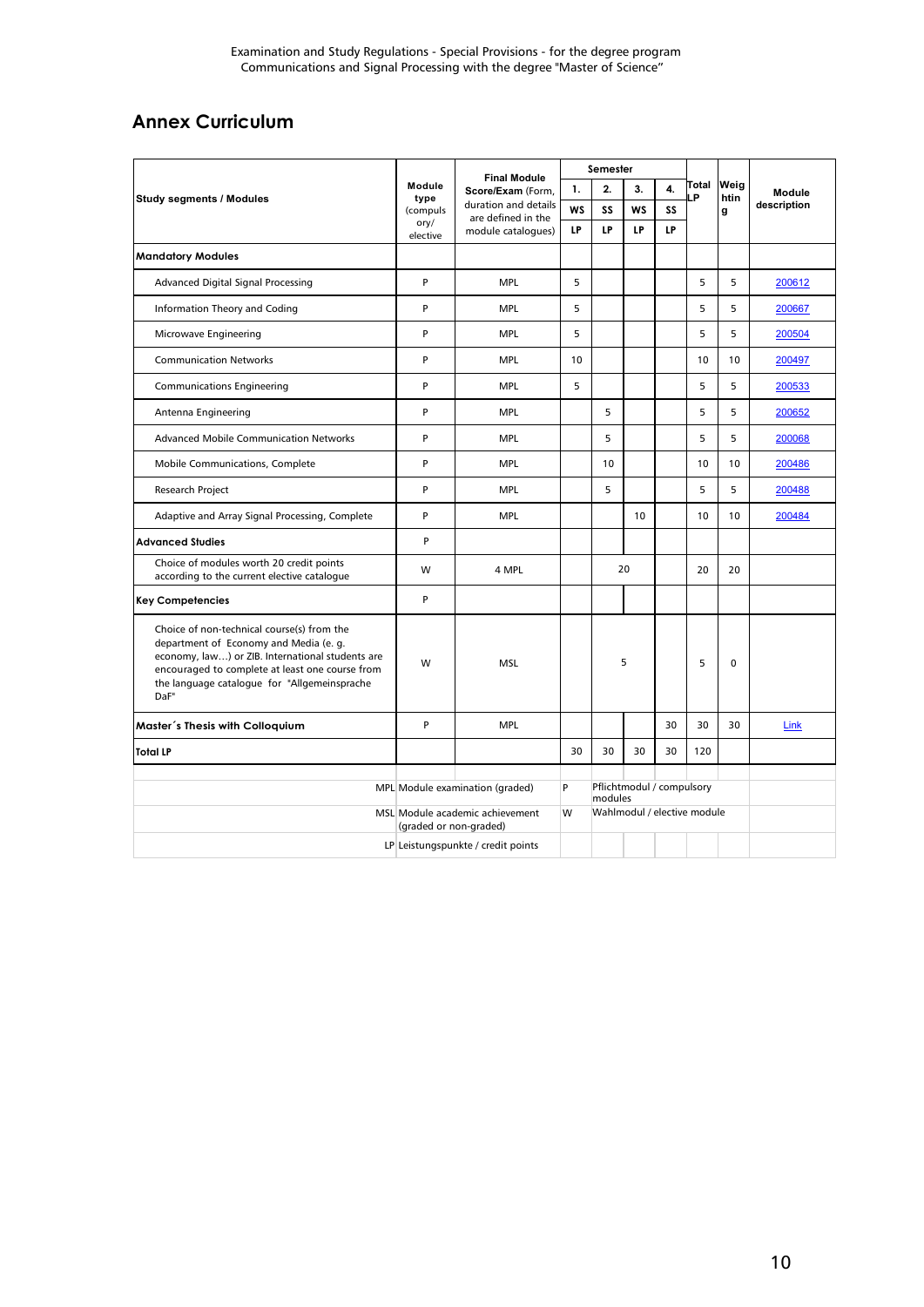#### <span id="page-10-0"></span>**Annex Profile description**

#### 1. **Qualification goals of the Master's degree program Communications and Signal Processing**

The ongoing digitization of processes is one of the most important developments of the 21st century. Data-based applications have already entered all areas of life. Therefore, the fast development of economy and society requires modern, highperformance systems for data transmission and processing. The maximum possible data transmission rates are limited by natural laws. Smart signal processing algorithms are essential to develop transmission systems approaching these limits. The Master's program in Communications and Signal Processing is designed as an in-depth program and updates students on the latest research in these fields. It is based on basic knowledge in the fields of communications engineering and signal processing, which the students gained in relevant and internationally recognized bachelor programs. The Master's degree program in Communications and Signal Processing is designed for professional and scientific specialization and is research-oriented. The completion of the Master's degree in Communications and Signal Processing represents a further university degree with professional qualifications. It provides both extensive theoretical training and practical experience with important software tools as used in industry. Professors with experience in industry designed the program to provide students with an excellent education in the fields of communications engineering and signal processing. A Master's degree from the university allows students to enter management positions, both in the field of production and in research, development and education. The program has been designed for international students who would like to gain an in-depth understanding of data transmission systems at all layers, and extensive knowledge of signal processing algorithms. The knowledge transfer covers the physical layer, including antenna and microwave technologies, as well as the application layer, including networks and multimedia systems. In addition to theoretical training, students gain practical experience through student research projects. This is an important preparation for the challenges of a professional career in this field. After graduation, students are qualified for cutting-edge research, challenging engineering jobs or technical management.

Graduates of the program will have acquired the following competencies: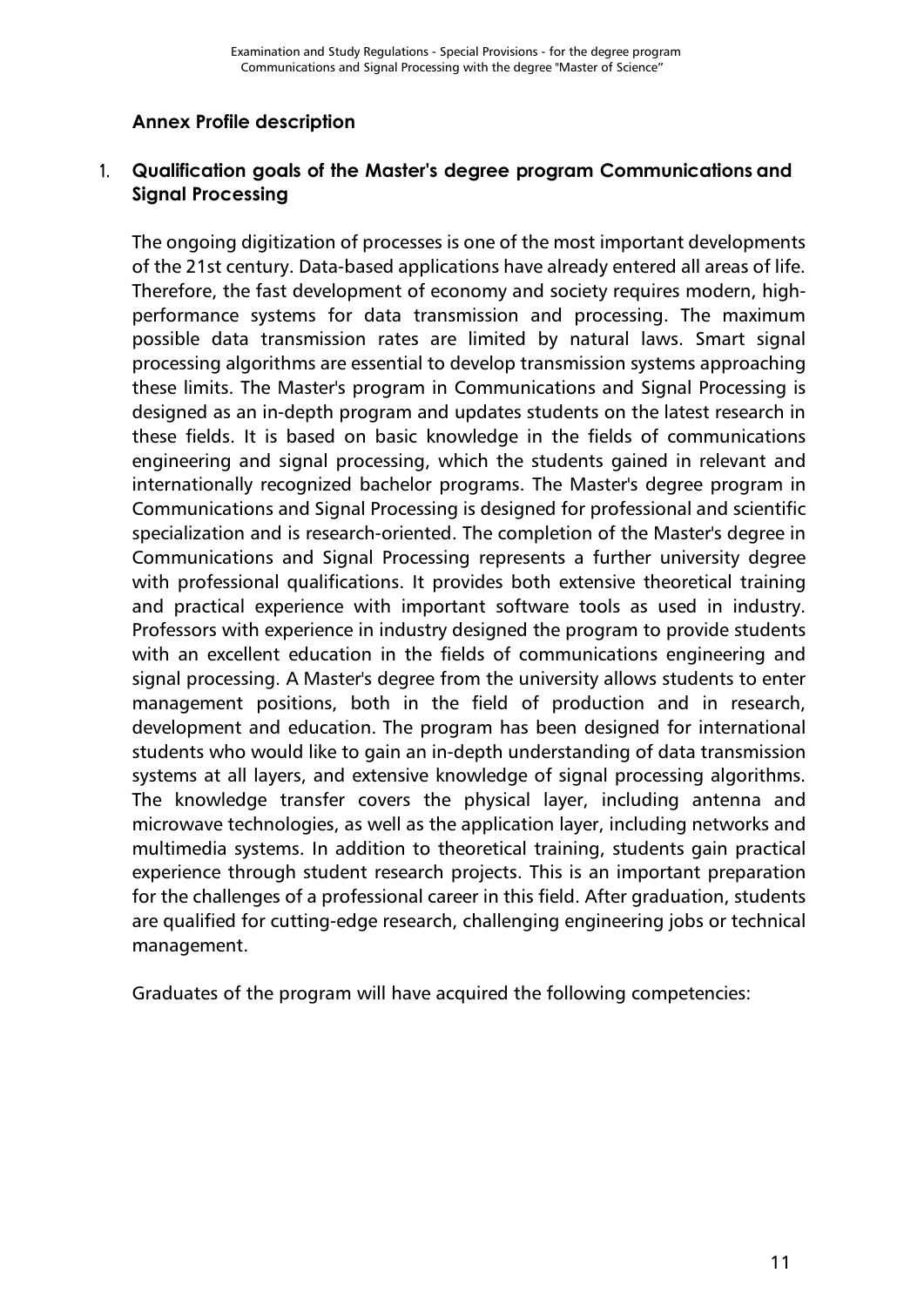#### **Knowledge, understanding, and comprehension**

Graduates have proven knowledge and understanding based on the Bachelor level, which they have substantially deepened and extended. They are able to define and interpret the specifics, scope, terminologies and academic opinions of their field of study. Graduates have gained a broad, detailed and critical understanding at the cutting edge of knowledge in the field of communications engineering and signal processing. Their knowledge and understanding provides the basis for the research-oriented development and application of independent ideas. With the inclusion of scientific and methodological considerations, graduates weigh up the technical epistemologically founded correctness of technical and practice-relevant statements against each other. They solve practice-relevant and scientific problems with the help of these considerations.

#### **Use, application, and generation of knowledge**

Graduates will be able to apply their knowledge, understanding, and problemsolving skills to new and unfamiliar situations that are broadly or multidisciplinarily related to their field of study.

Graduates:

- integrate existing and new knowledge in complex contexts even based on limited information,
- make scientifically sound decisions and critically assess possible consequences,
- gain new knowledge and skills independently, and
- − work on application-oriented projects mainly independently.

#### Graduates:

- − outline and design research questions,
- − choose specific ways of operationalizing research and justify them,
- select research methods and justify this selection, and
- − explain research results and interpret them critically.

#### **Communication and cooperation**

Graduates:

− define and outline professional and appropriate solutions to problems in their field of activity and can justify these solutions in a discourse with experts and non-specialists using theoretically and methodologically sound arguments,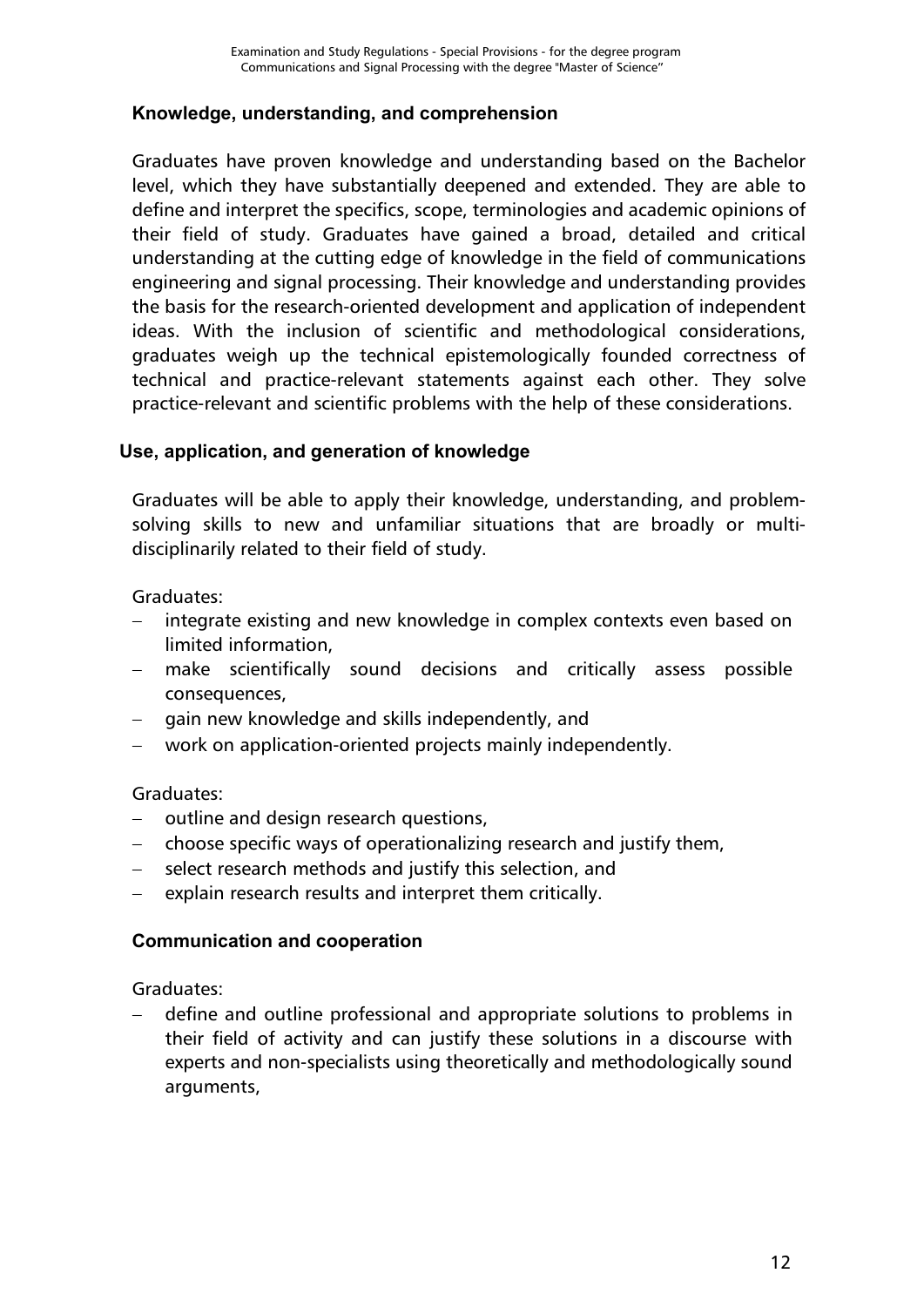- − communicate and cooperate with representatives of the subject area as well as with external experts in order to solve a task in a responsible manner,
- − consider different points of view as well as the interests of others involved.

#### **Scientific self-image / professionalism**

#### Graduates:

- − develop a professional self-perception based on goals and standards in professional fields within and outside academia,
- justify their own professional activities according to theoretical and methodological knowledge,
- − can assess their own abilities and skills,
- autonomously consider appropriate design options and decision-making opportunities and make use of them,
- recognize the framework conditions of professional action appropriate to the situation and justify their decisions in terms of responsible ethics,
- critically consider their professional activities in terms of societal expectations and consequences.

#### 2. **Content-related main focus / course of studies / curriculum of the Master's program in Communications and Signal Processing**

The program is open to applicants from all over the world. The language of instruction is English. Applicants whose native language is not English must certify excellent results in language tests for admission. The Master's thesis must be written in English.

The two-year program begins with some basic lectures to update and broaden the knowledge of students from all over the world. The students are well prepared with this background for the in-depth lectures of the second and third semesters.

The students should be motivated to deepen and work on the tasks discussed in the lectures at home. For this purpose, they are offered homework and projects from current research fields. Homework serves to illustrate results of the lectures including theoretical proofs as well as simulations using common software tools. In many cases, homework involves investigating the performance of transmission systems or extracting key parameters from measured data. Most topics covered in lectures are best learned combining simulations and theoretical analysis. Therefore, homework is an important part of the lectures.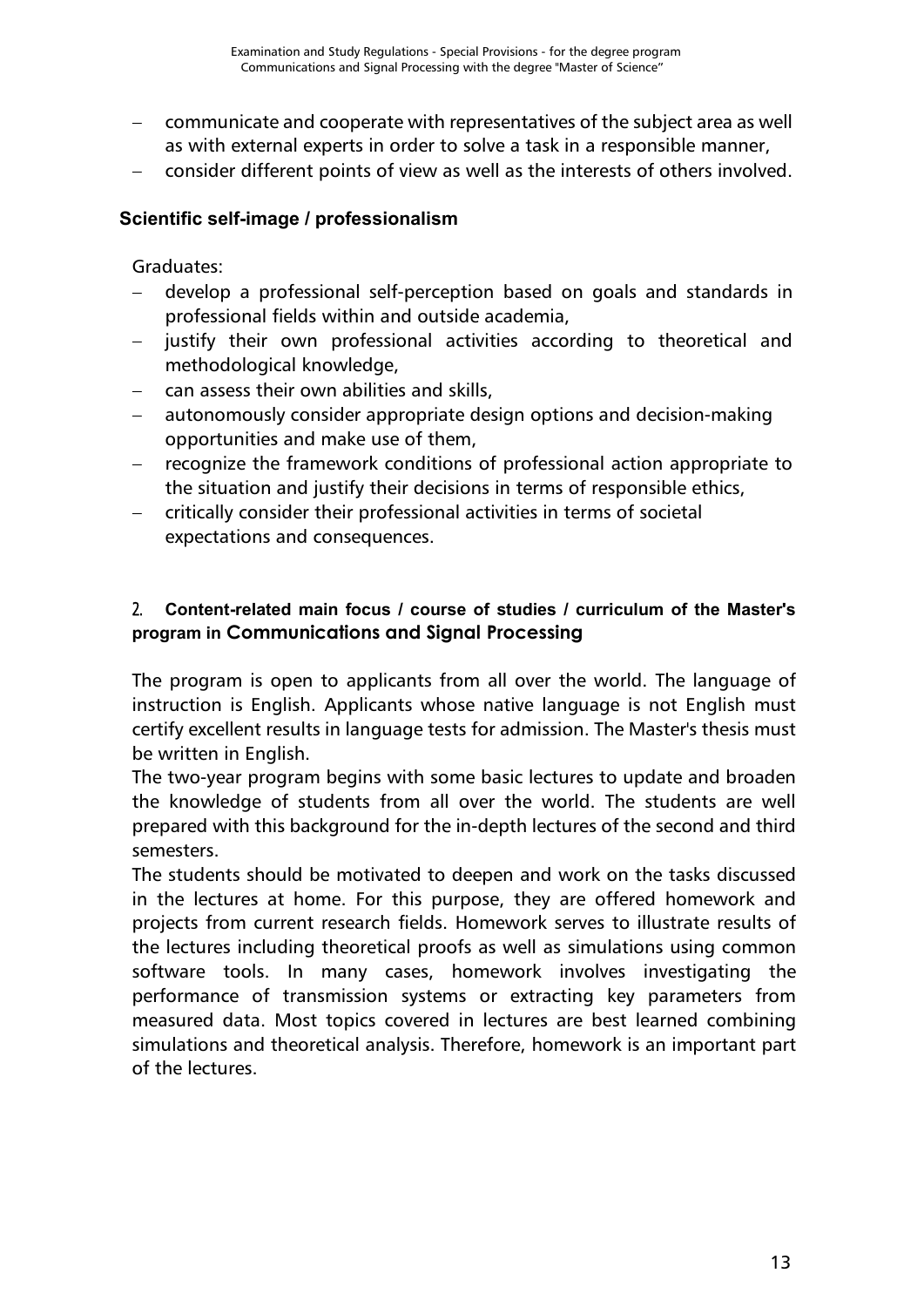Students can also work on the student research projects in groups, as working with other students can result in a significant gain in knowledge. The student research projects promote scientific work. In the projects, students have the opportunity to apply their knowledge gained in mathematics, natural sciences and engineering disciplines, as well as to learn working methods, skills and modern engineering tools relevant to practice. In addition to an overview of current issues, students will gain a deeper insight into the specialized field they are studying. Furthermore, they are expected to present their topics and research results, which will also be an important competence for their later career. Finally, the Master's thesis certifies that the student is able to work on a specific issue in depth. By applying the knowledge and skills gained from lectures, homework assignments and student research projects, students can work on cutting-edge research subjects. The program is unique in Thuringia. There are only a few Master's programs with English as the language of instruction and with comparable characteristics throughout Germany. Degree programs with a focus on pure data processing are more in the field of computer science and focus less on aspects of data transmission, such as the Computer Science for Digital Media program at the Bauhaus University in Weimar.

#### **4. Demand for graduates in industry**

Due to the international focus of the program, the demand for graduates depends very much on the country in which the graduates are seeking a position. Continuous further development of technologies and ever more diverse application scenarios result in a high global demand for specialists with knowledge in the areas of data transmission and data analysis and the necessary understanding of signal theory. The Labor Market Forecast 2030 published by the German Federal Ministry of Labor and Social Affairs shows that, without adjustments to the demand structure, Germany alone would have a shortage of nearly two million workers with university degrees in 2030. The forecast includes a continuing shortage in technical jobs and in the science sector.